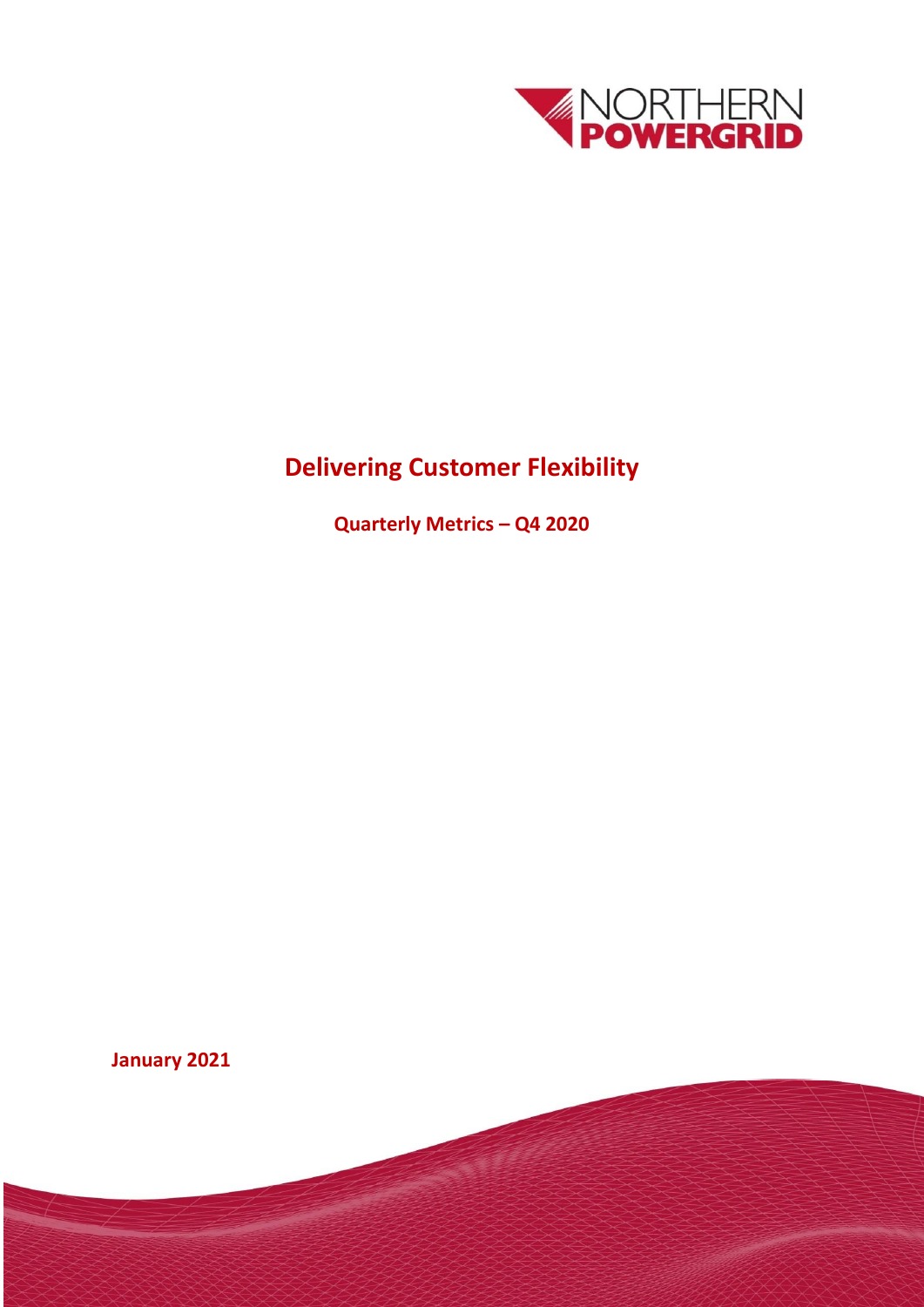### **PURPOSE OF THIS DOCUMENT**

Electricity distribution networks are critical enablers for decarbonisation. We are already adapting to enable a smart, flexible, carbon-free energy system while continuing to deliver a safe, reliable and affordable service to the eight million people in our region. We have set out our ethos of 'flexibility first' on this transition in our DSO v1.1 Distribution System Operator Development plan<sup>1</sup> and in the Emerging Thinking<sup>2</sup> section of our business plan for 2023 to 2028.

Since the publication of DSO v1.1, we have provided more information on how our investment appraisal processes are embedding the use of contracted customer flexibility into our standard business as usual operations<sup>3</sup> where there is a cost-benefit for customers.

**A key part of our Distribution System Operator (DSO) transition is making decisions on when to use customer flexibility as an alternative to network solutions on a level playing field basis. We are committed to create clarity and transparency on our flexibility assessment processes.** 

**This document is intended to provide visibility on the number of schemes that qualify as a use case for customer contracted flexibility and on which we are making investment decisions. Through the provision of this information, we are seeking to create transparency and build trust with our stakeholders that we are making the right investment decisions on behalf of our customers.**

We would value your views on the information we are releasing here. Please make contact in any way that suits, including through the flexibility mailbox – [flexibility@northernpowergrid.com.](mailto:flexibility@northernpowergrid.com)

1

<sup>1</sup> DSO v1.1 Development plan, October 2019: [www.northernpowergrid.com/DSO](http://www.northernpowergrid.com/DSO)

<sup>2</sup> https://engage.northernpowergrid.com/planning-for-2023-28/welcome/

<sup>3</sup> Delivering customer flexibility, December 2019: www.northernpowergrid.com/asset/0/document/5261.pdf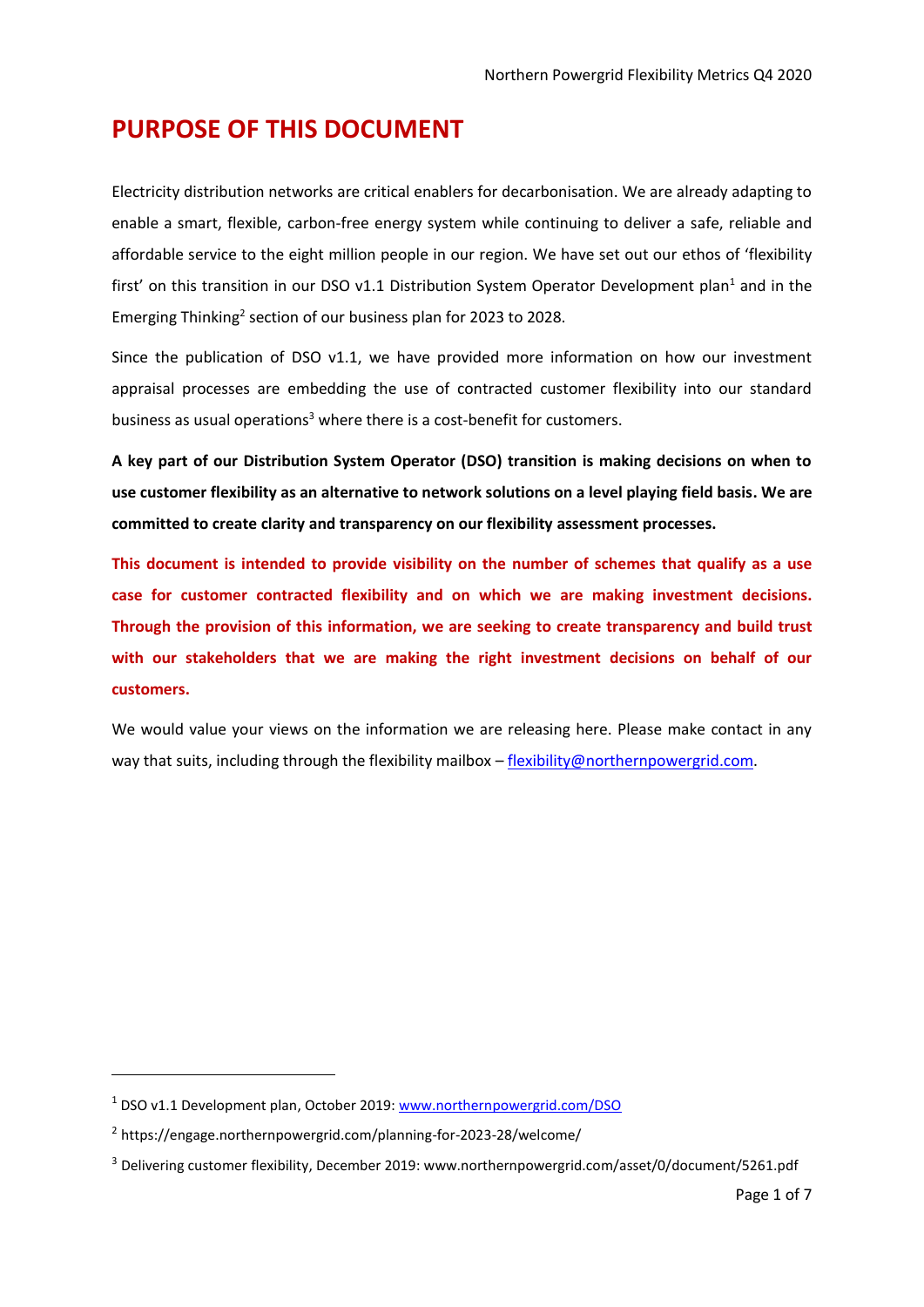## **HELP WITH UNDERSTANDING THE METRICS TABLE**

Please read the following as a guide to Table 1.

1

- The units of the metrics shared in Table 1 are number of sites or location.
- The table is structured according to 3 sequential steps: A, B and C that vary slightly according to the flexibility use case, and are explained in the diagram shown in Figure 1.
- The three columns used in Table 1 refer to the three flexibility Use Cases, which are linked to the four products defined by the Open Networks Project<sup>4</sup> as shown in the table below:

| <b>Standard Use Case</b>    | Aim                                      | <b>Typical Standard</b><br><b>Flexibility Products</b> |
|-----------------------------|------------------------------------------|--------------------------------------------------------|
| 1 Load-driven reinforcement | To defer significant spending on         | Secure                                                 |
|                             | network reinforcement by using           | Sustain                                                |
|                             | flexibility services to create new       |                                                        |
|                             | capacity                                 |                                                        |
| 2 Construction risk         | To manage the risk level associated with | Dynamic                                                |
| management                  | construction during planned              |                                                        |
|                             | maintenance to meet Engineering          |                                                        |
|                             | recommendation EREC P2                   |                                                        |
| 3 Emergency support         | To provide emergency support during      | Restore                                                |
|                             | unplanned power cuts arising from high   |                                                        |
|                             | risk, low probability events (Major      |                                                        |
|                             | System Risk events)                      |                                                        |

 This excludes reinforcement schemes that are driven by a new connection request, as the regulatory framework to support it is yet to be defined.

<sup>&</sup>lt;sup>4</sup> A common definition of the four real power products was developed and agreed through the Open Networks project and this can be found here: www.energynetworks.org/assets/files/ON-WS1A-Product%20Definitions%20Updated-PUBLISHED.pdf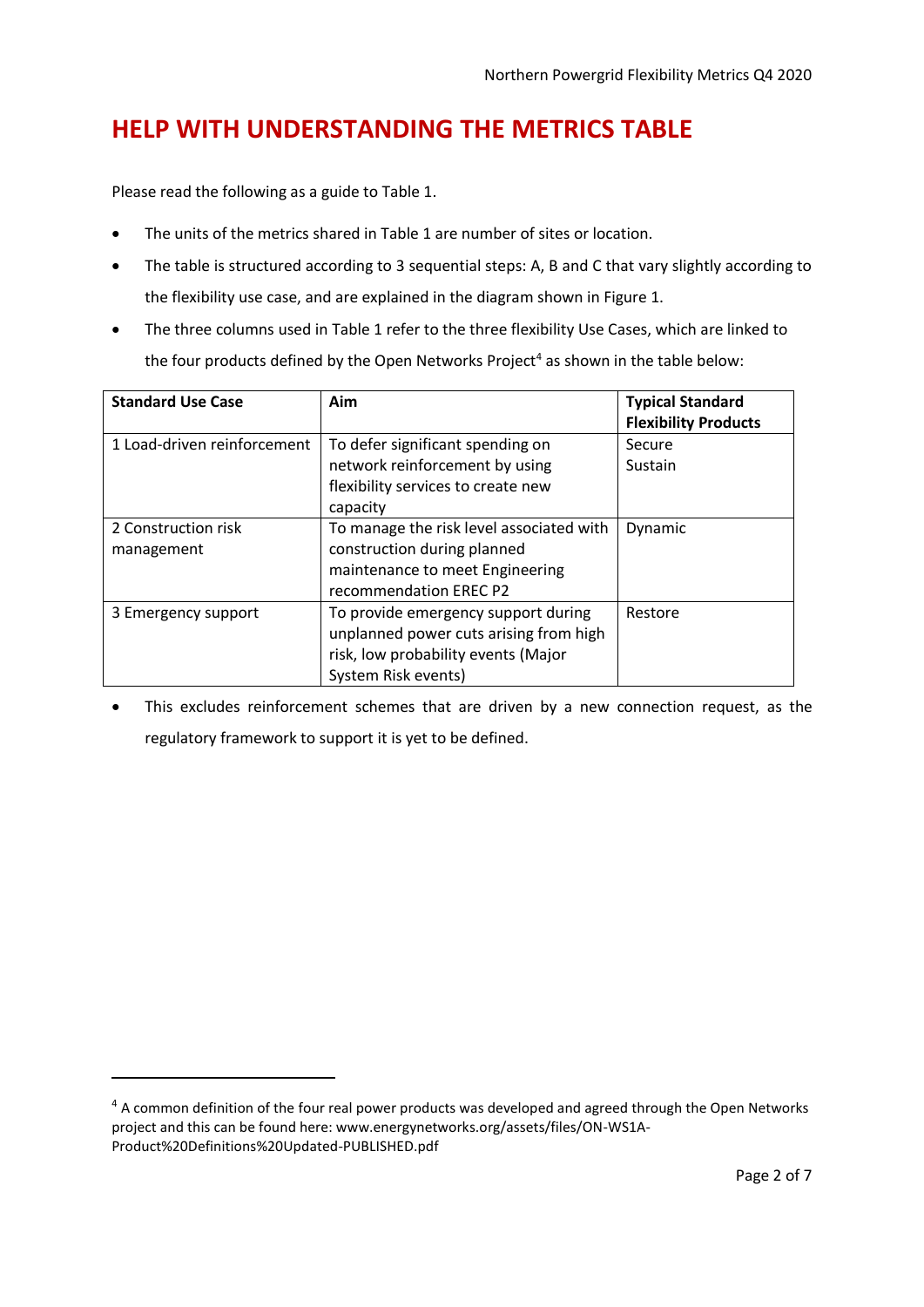#### Northern Powergrid Flexibility Metrics Q4 2020



**Figure 1:** Simplified decision tree for investment appraisal process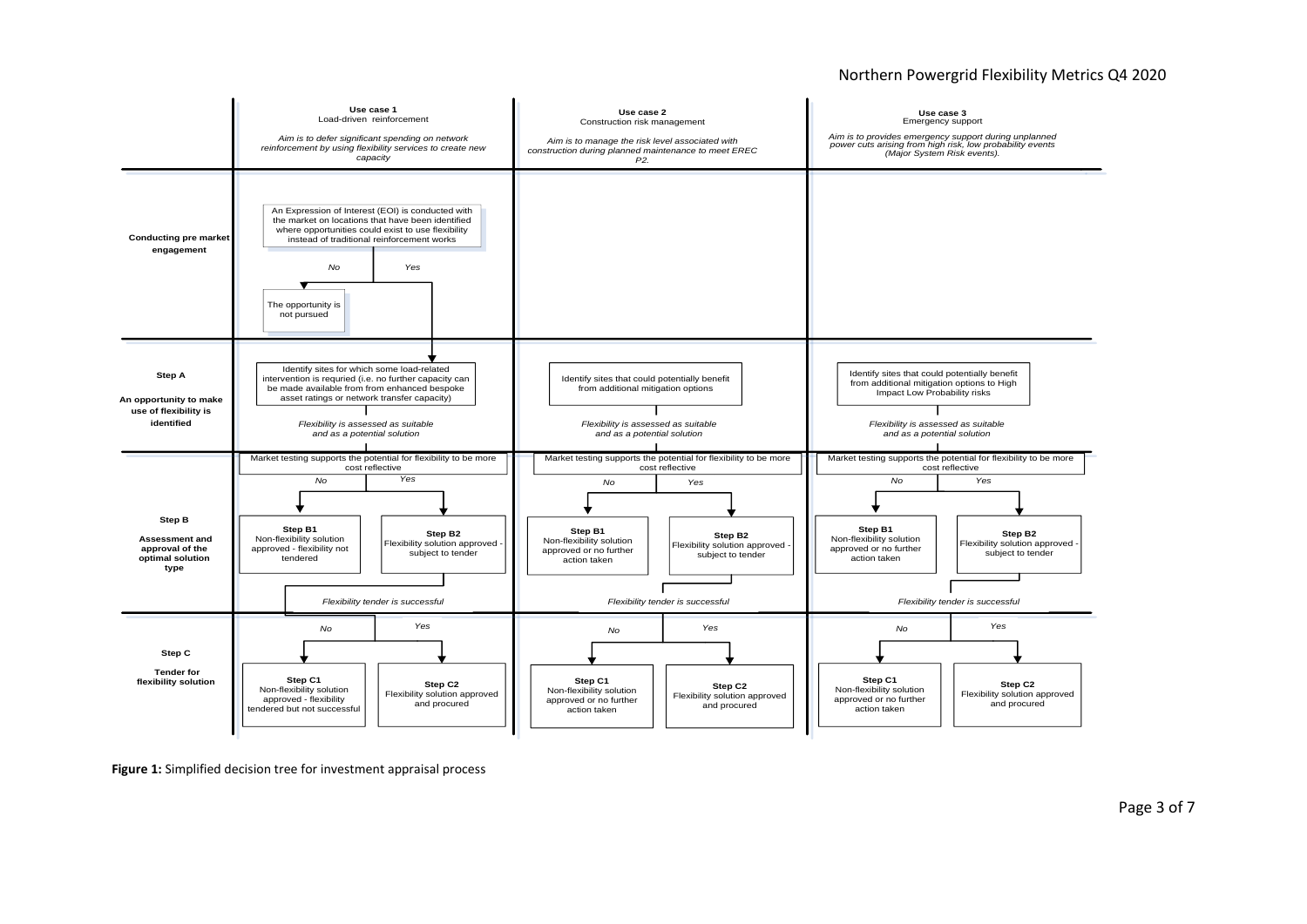### **QUARTERLY METRICS OF OUR FLEXIBILITY APPRAISAL INVESTMENT PROCESSES**

|                                                                                  |          | Load-driven<br><b>Reinforcement</b> |                | <b>Construction Risk</b><br><b>Management</b> |      |    | <b>Emergency</b><br>Support |      |        |
|----------------------------------------------------------------------------------|----------|-------------------------------------|----------------|-----------------------------------------------|------|----|-----------------------------|------|--------|
|                                                                                  | 2019     | 2020                                |                | 201                                           | 2020 |    |                             | 2020 |        |
| Conducting pre market engagement                                                 |          |                                     |                |                                               |      |    |                             |      |        |
| <b>Expression of interest conducted</b>                                          | 0        | 15                                  |                |                                               |      |    |                             |      |        |
| (A site has been identifed where future upgrade work may be required)            |          |                                     |                |                                               |      |    |                             |      |        |
| Step A: Identification of a need for flexibility                                 |          |                                     |                |                                               |      |    |                             |      |        |
| Intervention requirements confirmed                                              | 0        | 1                                   | $\overline{2}$ | 0                                             |      | з. |                             | o    | $\sim$ |
| (An opportunity for flexibility as an alternative solution has been identified)  |          |                                     |                |                                               | 1    |    | 7                           |      |        |
| Step B: Assessment and authorisation of the solution                             |          |                                     |                |                                               |      |    |                             |      |        |
| B1: Network solution authorised - flexibility not tendered                       | 0        | 0                                   |                | 0                                             | 1    |    | 0                           |      |        |
| (Other mitigating factors made flexibility an unsuitable option)                 |          |                                     |                |                                               |      |    |                             | o    |        |
| B2: Flexibility solution authorised - subject to tender                          |          |                                     |                |                                               |      |    |                             |      |        |
| (Flexibility was assessed as the optimal solution in the CBA)                    | o        | 0                                   |                | 0                                             | o    |    | 7                           | 0    |        |
| <b>Step C: Tender for flexibility</b>                                            |          |                                     |                |                                               |      |    |                             |      |        |
| C1: Network Solution authorised - flexibility tendered but not successful        | $\Omega$ | 0                                   |                | o                                             | o    |    | 7                           | o    |        |
| (Either insufficient interest to meet requirement or flexibility costs too high) |          |                                     |                |                                               |      |    |                             |      |        |
| C2: Flexibility solution authorised and procured                                 | 0        | 0                                   |                | 0                                             | o    |    | о                           | 0    |        |

Table 1: Number of schemes that qualify as a use case for customer contracted flexibility and on which we are making investment decisions, shown by year in which the scheme was identified.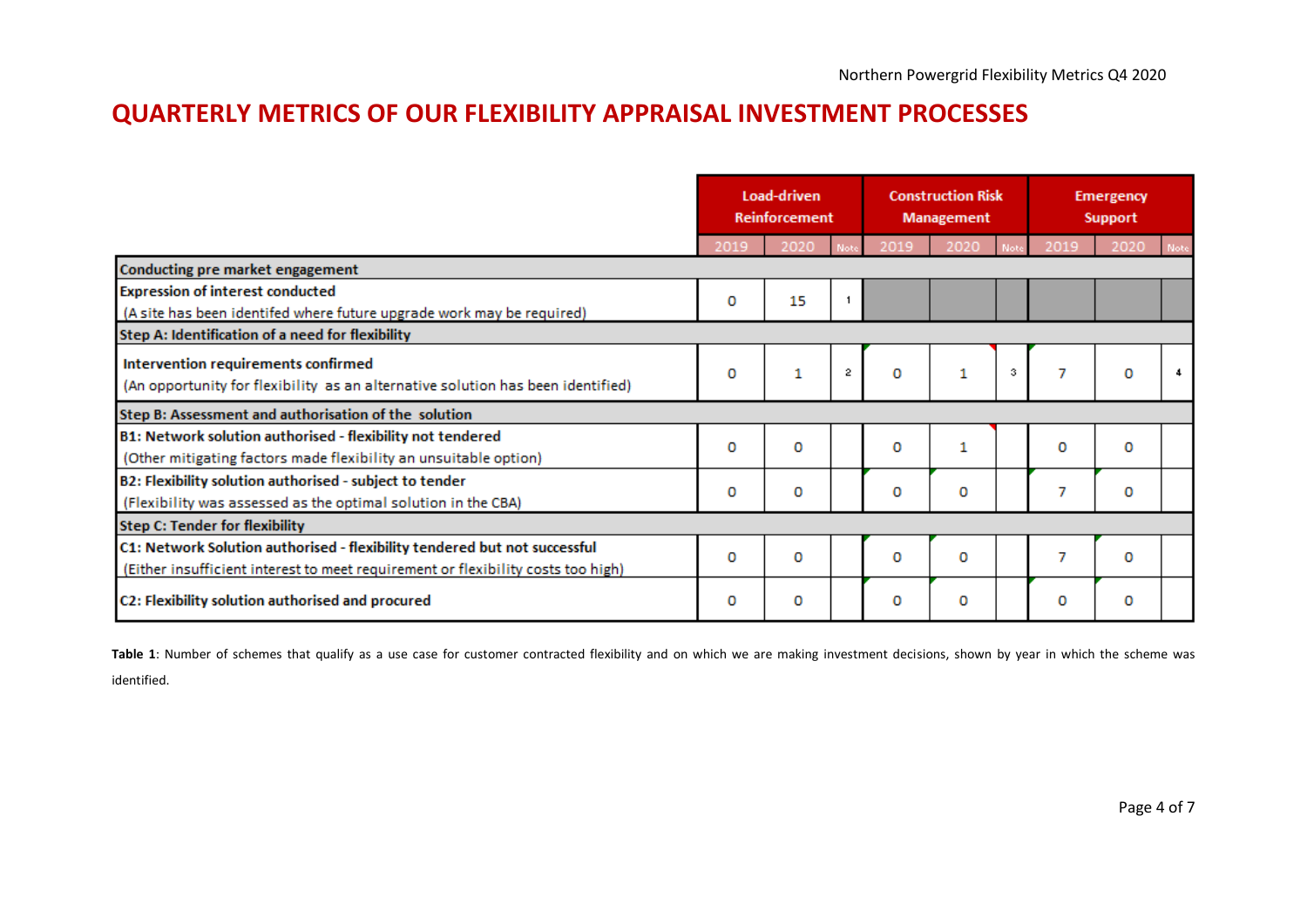### **ADDITIONAL INFORMATION ON THE METRICS**

The metrics commence in 2019 and therefore omit the activity that commenced in 2018 where we ran an Expression of Interest for nine sites ahead of confirming the requirement for investment for use case 1. The process was successful in recording significant interest to provide us with a service, but did not process to the next phase as further analysis found that no intervention was required at these sites at this stage. This is described further in our DSO v1.0 and DSO v1.1 documents.

| Use Case 1: Load-driven reinforcement |  |
|---------------------------------------|--|
|---------------------------------------|--|

| <b>Note</b>    |                                                                                                                                                                                                                                                                                                                                                                                                                                                                                                                                                                                                                                                                                                                                                                                                                                                                                               |
|----------------|-----------------------------------------------------------------------------------------------------------------------------------------------------------------------------------------------------------------------------------------------------------------------------------------------------------------------------------------------------------------------------------------------------------------------------------------------------------------------------------------------------------------------------------------------------------------------------------------------------------------------------------------------------------------------------------------------------------------------------------------------------------------------------------------------------------------------------------------------------------------------------------------------|
| $\mathbf{1}$   | In Q4 2020, we reached out to our customers with an expression of interest for<br>providing flexibility at 15 EHV substations that were identified as having the potential to<br>require action to address constraints during the 2020s. The customer responses were<br>from both LV and HV voltage levels. We had six LV aggregator customers express an<br>interest and eight HV customers with the majority of these not suitable due to not<br>meeting the necessary requirements for flexibility at their associated substations. It is<br>worth noting, that as part of this process we attempted to address the contracting at<br>Wheatacre Rd again (see note 2 below), using flexibility rather than capital investment,<br>and found no current or anticipated flexibility that could meet the requirement of<br>4MW. This site will continue to be under assessment in the future. |
|                | Further to this, as part of our work on identifying potential future customers who can<br>provide flexibility we have also identified a further eight customers (either connected or<br>who have applied to connect) who have the potential to provide flexibility in future. We<br>are continuing engagement with customers in Q1 2021 to understand the availability of<br>flexibility resources for the EHV substations identified in this expression of interest and<br>the potential for flexibility to operate at other EHV areas and the LV network more<br>widely. The Northern Powergrid Distribution Future Energy Scenarios (DFES) 2020<br>report and network studies will continue to identify any new locations where network<br>constraint issues may arise in the 2020s or longer term and be resolved by flexibility<br>solutions.                                            |
| $\overline{2}$ | $\qquad \qquad -$<br>In 2018/19 we conducted an Expression of Interest on a substation at Wheatacre Rd to<br>address a load constraint. The requirement was for an extra circa 4MW, however no<br>flexibility in the area could provide the necessary 4MW therefore this was not<br>progressed and a network solution was recommended.                                                                                                                                                                                                                                                                                                                                                                                                                                                                                                                                                        |

| Use Case 2: Construction risk management |  |
|------------------------------------------|--|
|------------------------------------------|--|

| <b>Note</b> |  |  |  |  |  |                                                                               |  |  |  |
|-------------|--|--|--|--|--|-------------------------------------------------------------------------------|--|--|--|
|             |  |  |  |  |  | In Q2 2020 the site of the St Andrew Rd substation was identified for a short |  |  |  |